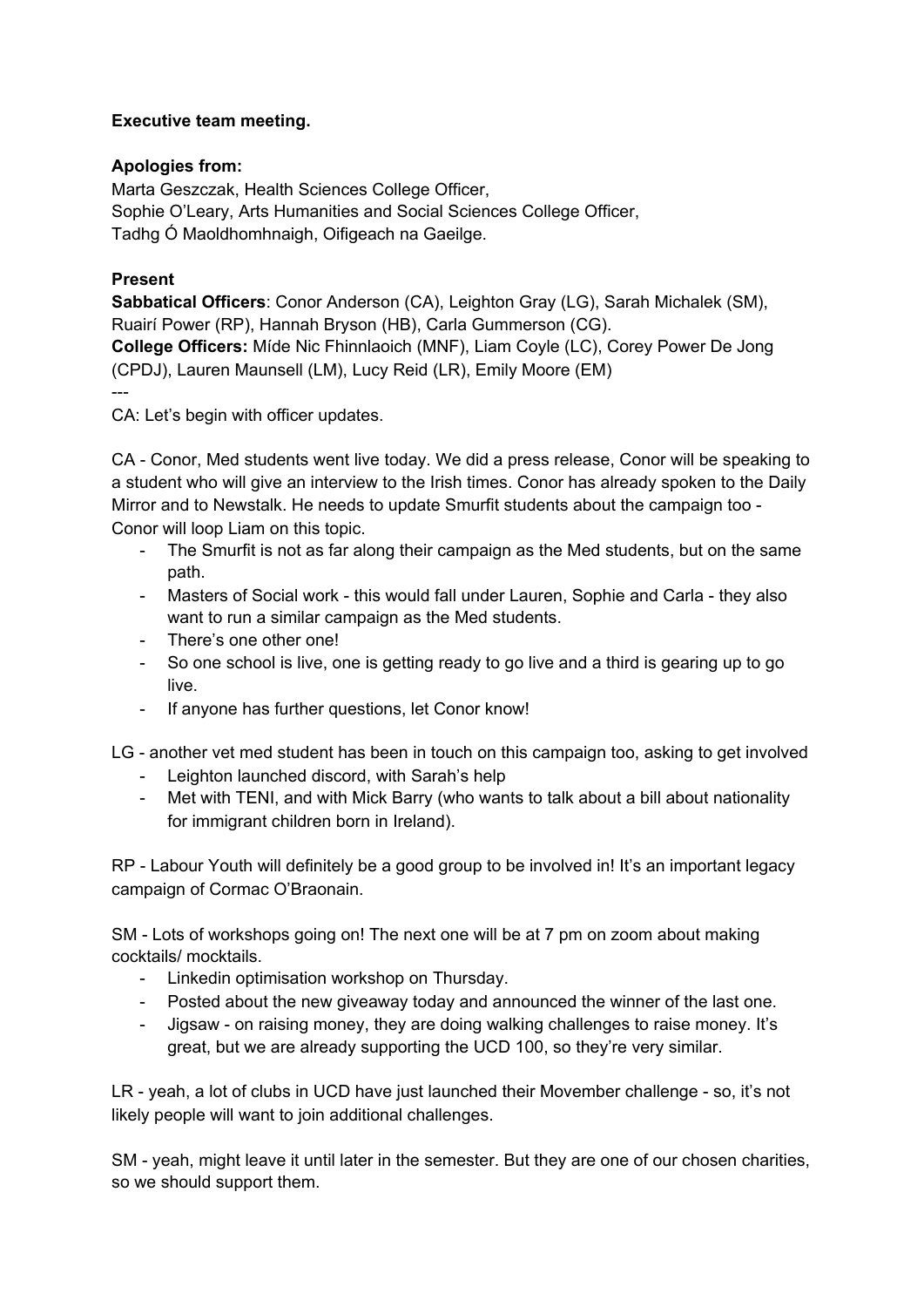RP - in the meantime, we could do a basic raffle to raise a few quid this semester, and save the physical challenges for semester 2!

HB - maybe we can raffle off some left over vouchers from class rep training? If there are any left.

RP - I'll update now as well - Emily and some other students have been in touch with me worrying about going into lectures when they don't feel safe. He has a formalised email prepared for Jason Last, and he'll link in with Emily tomorrow on it.

CG - what kinds of classes are these?

EM - it would be mainly the lab components.

CG - just as a forewarning - these are seen as in line with the regulations. It's like the counselling placements in social work, they have to come in.

RP - the government has left space for discretion, and Mark Rogers has let schools make decisions themselves - but, the government advice is clearly saying that if something can be done at home then it should be. So, this is a big issue.

HB - keep me in the loop on this, so I can also raise this on committees.

RP - I'm also organising and promoting Dr Caroline West workshops - and another workshop about anxiety. A lot of students are coming to me about housing, I've a bit of a backlog on emails but doing my best. We have mental health content in the pipeline, and doing well on the disability front - accessible changing facilities, and they will be getting accessibility consultants in for any building refurbishments.

CG - starting my office hours for non-Smurfit students. I'm organising an event for post grads, for the 18th November, and a get together for post grad class reps.

- And more that will be in my Council report!

HB - I had 25 students contacting me about programme boards, it's good because we have about 32 seats. I want to sit down with the college officers and decide what to do about each programme board, so I'll be sending emails about that. I've already sorted the college of business with Liam, except for one seat that we've kept vacant to try and fill it with a girl, for gender diversity.

- Working with businesses is on hold for now due to COVID
- One thing that came across to me from class rep training is the quality that students are getting - some modules are doing super well, others not.
- A big issue for students is not being able to disconnect lecturers email at all hours, even on bank holidays

RP - Jason Last said that we should make a submission to the UMT Education Group

HB - students mental health is being affected, they won't be able to study.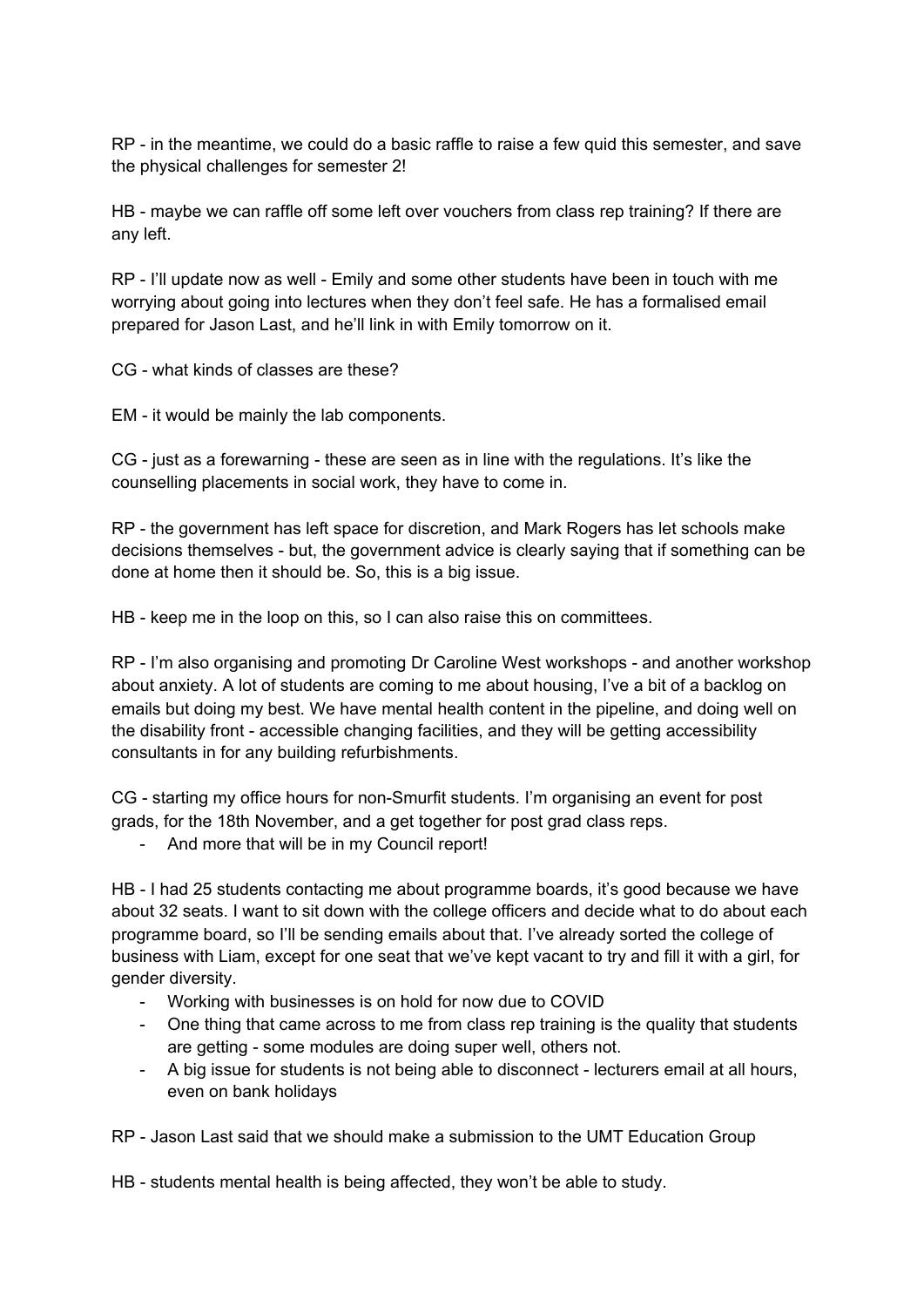LG - one more thing, all the questions about by elections! Waiting for the Returning Officer to suss the situation out.

EM - I've been dealing with similar stuff that Ruairí and Hannah have been talking about, and due to hold a college council during the week.

HB - governors of UCD, we get an annual report on quality assurance - if we have questions which we want included in it, this is the time to think about it because the report is drafted in March.

LM - both myself and Sophie have been working with the class reps, preparing meetings and getting to know each other. They are organising stuff for Halloweeen to lift spirits, which is really nice. We're going to be setting up a meeting for them for an hour before council each week so they can ask us anything.

- One problem is trying to get the contacts of all of the class reps - I think we have about 3 /4 of them.

LG - I'll send that on to you!

LC - I've gotten onto the undergraduate business program board and filled the other seats. There is one opening left, so I'll try to encourage some girls to apply.

- Some of the students are finding the recorded lectures very beneficial they're accessible, you can watch them at your convenience and pause and play at will. Some lecture recordings aren't being saved properly, so this needs to be addressed.
- Some more feedback is that students are finding break out rooms very beneficial, so that's good feedback to share in other colleges too. They're also enjoying interactive polls.
- There is a problem with students having multiple MCQs in a day assessments and assignments can be rushed through in timetabling and that's an ongoing concern.
- Email bombardment at peak times too Monday mornings can be mad.

LR - finding her feet and trying to reach out to people in the three schools. She's made contact with Ag students and Ag soc. Still struggling to find all of the relevant class reps, so a bit of help would be great! And to add my details to the website.

- I've reached out to the relevant student advisors too
- I've chatted with the new environmental campaign coordinator.
- I want to make sure that the hiccup that happened with a story on instagram doesn't happen again, so that we can foster a positive relationship with the Ag students.
- If any campaigns or posts are coming from the SU related to Agriculture or food, it would be great if they could be consulted with me just to make sure it's fact checked and fair in how it represents the sector. So I've joined the eco soc group and we're all connecting to share the same message.

LG - just wanted to say again that it was my bad!

LR - it's fine, this is an issue going on everywhere. It's just about trying to get accurate information out that's representative of the Irish context as well.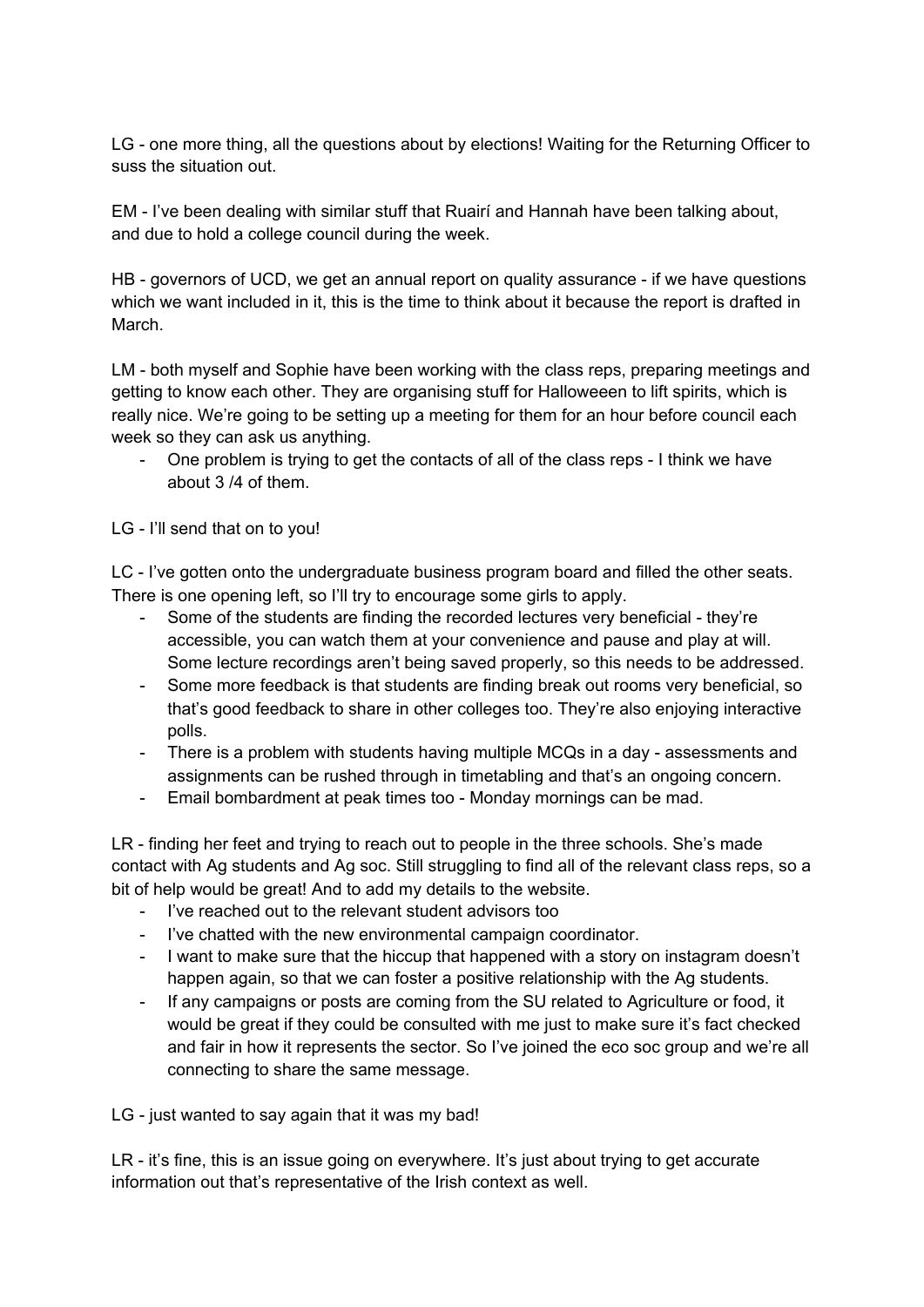SM - I'd be very interested to work with Ag soc as well, so please do keep me in mind!

LR - yeah, Ag soc is on the ball and I've let them know that we have a bit of a budget available to support student activities. So yeah, I'll keep ye connected.

MNF - I can give an update next - so yeah, the law school seems chill and things are going okay. We had a college council and no major problems or complaints have some through. Erasmus seems to be smooth so far, people are reaching out to their host institutions.

- With programme boards, it's going along.
- Class reps are trying to organise events they were wondering if they can make use of the SU zoom account.
- Issues with accessing materials and books and what not through online databases, so pushing away there.
- Everything else is Gucci!

CPDJ - one rep came to me saying that they had a serious problem and that they would go straight to Hannah, so hopefully that's alright.

- I have a fb group for all the reps but the young reps don't like fb and the older reps don't like discord, and no one likes whatsapp - so that's something to figure out!
- Everything else is kinda okay.

LR - what is a college council exactly?

MNF - it's a meeting with the class reps in your constituency and to suss out what's going on and to prepare for programme boards and stuff.

EM - and need to be organised twice a semester!

CA - you can't fail, you can only succeed in this role! Drop me a line on fb messenger. For all of this stuff, you're all volunteers so I want to make sure you remember, you are students first and college officers second. Don't get stressed out.

- Anything to add?

RP - a quick one! Darryl Horan was talking about the nurses and he works with mandate, he asked would we be interested as an SU to run a panel discussion about unpaid nurses/ midwives/ radiographers. He has some speakers lined up and is linking in with Melissa Plunkett, and we are looking to support them. Will keep you updated!

EM - on that point, did you see the petition with student radiographers in UCD?

RP - might have missed that one! But I know they are active right now.

EM - yeah, there's one going around with some of my friends in second year of radiography, I can send it on to you!

RP - for sure, get us in touch! Woo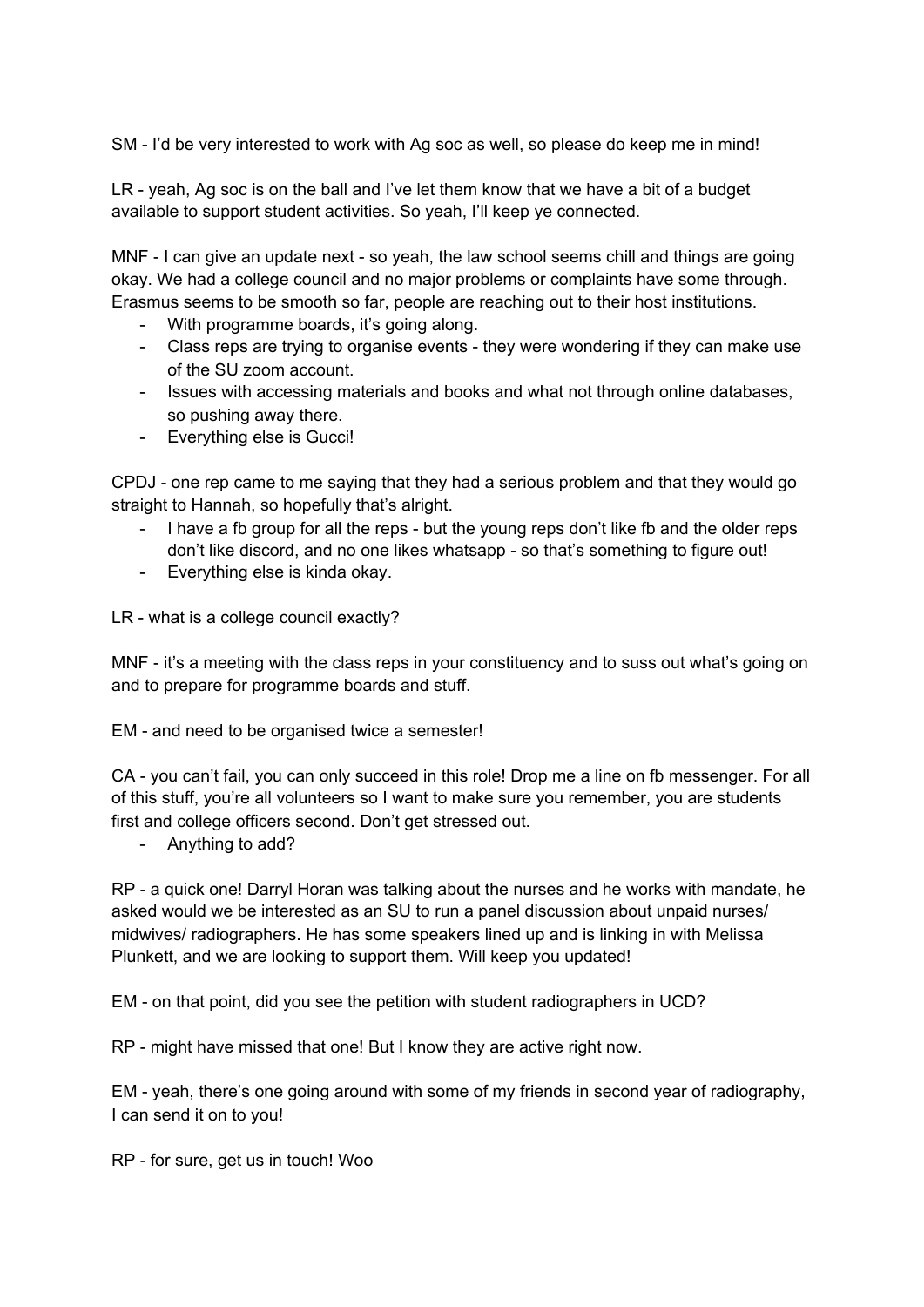LC - something I wanted to bring up too, the extenuating circumstances blanket over UCD what's UCD's stance on that?

There was a lot of talk about arrangements or rules in place - well, we're in week 6 now and students are wondering what kind of protection will be there for them. The situation is the same as last semester, so I do think protections need to be in place.

CA - I've been sort of monitoring that fb group for no detriment - the movement is quite slow there. No one is emailing me and there has been no chatter among the higher ups in UCD about implementing anything.

- And ultimately, last year the policies that came in were not fully protective.
- So, my read on the situation is that students are maybe disillusioned, or they don't think it will be worth the fight

LC - I think they presume that the protection which was brought in the last time is there, but that's not the case.

- And from our staff student forum, it seems that students are struggling more than last term. The workload is heavier, it's more demanding when it's all online. So, maybe we should get UCD to send an email to all lecturers to make sure that they are once again lenient!
- There is a lot of anxiety out there. We need protections in place.

LR - I was just going to confirm - this links to the point on the inability to disconnect as well.

EM - yeah, a lot of students are coming to me as well, totally over worked, no proper disconnect, lecturers not being flexible at all.

- It's happening across the board, so I don't know what we can do.

CA - well, we can start making noise about it again and kick things into gear.

- I can email the registrar again to discuss this, and Jason Last.
- I don't believe that no detriment will be possible this term.
- I will say that we could get the covid 19 assessment guidelines, similar to the last ones, passed. But then again, did they work properly or not?
- I can also throw a post into that fb group.

RP - just to add a few points, after the last meeting we had with the deans and registrar.

- No detriment won't pass academic integrity was their line last time
- They have data to show that grades were up but that doesn't necessarily mean that the policy worked, maybe lecturers were just more lenient.
- And, there does seem to be frustration in the group directed at the SU. We need to be very careful how we communicate, and not over hype what is achievable.

LC - it's week 6, if we act now, we're in good time to achieve something for students.

I'm hearing that students are not motivated, they are disengaging and struggling to keep up. They haven't had any time in-person with their courses, and it's so clear that anxiety is growing. We need to act soon.

RP - just to add as well that the UMT and sabbats have a tricky relationship. If we could add signatures from college officers to a letter to them as well as the sabbats, it would be helpful!